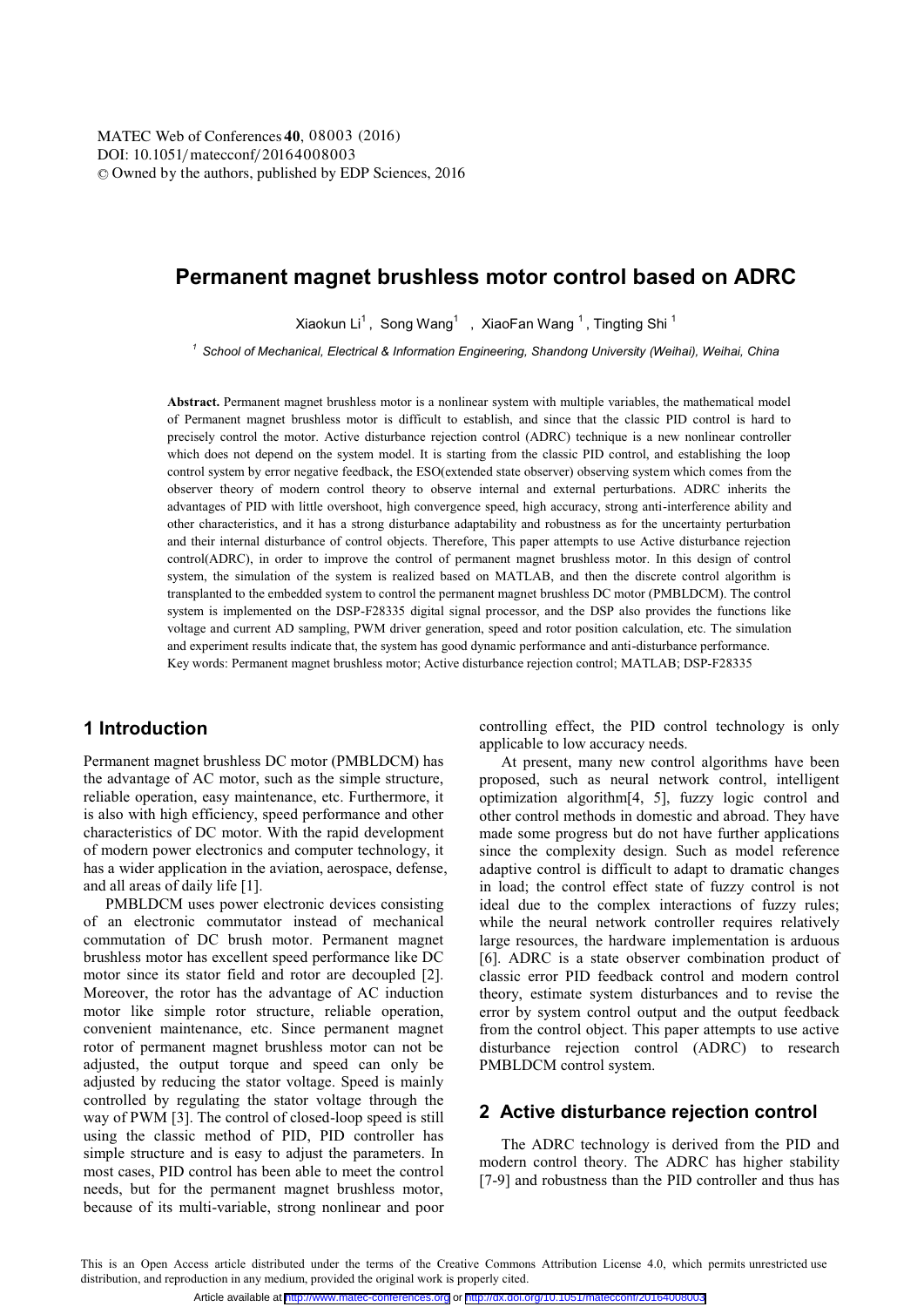been used to address the inherent defects of classical PID  $[10]$ 

#### 2.1 ADRC controller

The ADRC consists of two parts. The first part is the tracking differentiator (TD), which tracks the system reference input and reasonably arranges the transient process. The second part is the extended state observer (ESO), which controls the system, observes the "integrated disturbance" of systems through the nonlinear-state error feedback (NLSEF) generalized error, provides the corresponding feedforward and compensation of the disturbance [11].

The ADRC can be widely used for the unknown disturbances of nonlinear uncertain systems[12], as follows:

$$
\begin{cases}\nx^{(n)} = f(x, \dot{x}, \dots, x^{(n-1)}, t) + \omega(t) + bu \\
y = x(t)\n\end{cases}
$$
\n(1)  
\nWhere  $f(x, \dot{x}, \dots, x^{(n-1)}, t)$  is the unknown function,

 $\varphi(t)$  is the unknown disturbance,  $x(t)$  is the system output (which can be measured),  $u$  is the control action of the system, and  $b$  is the gain.

#### 2.2 The mathematical model of n order ADRC

The composition of ADRC can be shown as equation  $(1).$ 

(a) N-order tracking differentiator (TD)

The n-order tracking differentiator of nonlinear system is usually in the form of equation (2):

$$
\begin{cases}\n\dot{z}_1 = z_2 \\
\dot{z}_2 = z_3\n\end{cases}
$$
\n
$$
\begin{cases}\n\dot{z}_n = R^n f\left(z_1 - v(t), \frac{z_2}{R}, \dots, \frac{z_n}{R^{n-1}}\right)\n\end{cases}
$$
\n(2)

Where  $z_1$  is the tracking signal of given signal  $v(t)$ ,  $\dot{z}_2$ ..... $\dot{z}_n$  is the derivative of different order of  $v(t)$ , and R is the boundary of the TD input signal.

(b) Extended state observer (ESO)

As for the nonlinear system as equation(2) shown, the general form of n+1 order ESO can be shown as equation  $(3)$ :

$$
\begin{cases}\n\dot{z}_1 = z_2 - g_1 \big[ z_1 - x(t) \big] \\
\dots \\
\dot{z}_n = z_{n+1} - g_n \big[ z_1 - x(t) \big] + bu \\
\dot{z}_{n+1} = -g_{n+1} \big[ z_1 - x(t) \big]\n\end{cases}
$$
\n(3)

Where  $z_1$  is the tracking signal of system output,  output,  $\dot{z}_{n+1}$  is the real-time estimation of the total disturbance-  $a(t)$ , and  $a(t)$  can be shown as follows:

$$
a(t) = f(x, x, x^{(n-1)}, t) + w(t)
$$
 (4)

(c) Nonlinear State Error Feedback (NLSEF)

Unlike the weighted way in PID control, nonlinear combination of errors is always used in ADRC control. The weight is revised nonlinearly according to different errors ranges, to achieve better results than PID control. The commonly used non-linear combination functions can be seen as follows:

$$
u = \beta_0 \text{fal}(e_0, a, \delta) + \beta_1 \text{fal}(e_1, a, \delta) + \beta_2 \text{fal}(e_2, a, \delta) \tag{5}
$$

$$
u = \beta_0 e_0 + \text{fhan}(e_1, c^* e_2, r, h_0) \tag{6}
$$

where

$$
fhan = -r[a/d - sign(a)]s_a - rsign(a);
$$
  
\n
$$
d = rh^2; a_0 = hx_2; y = x_1 + a_0;
$$
  
\n
$$
a_1 = \sqrt{d(d+8|y|)}; a_2 = a_0 + sign(y)(a_1 - d)/2;
$$
  
\n
$$
s_y = [sign(y+d) - sign(y-d)]/2;
$$
  
\n
$$
a = (a_0 + y - a_2)s_y + a_2
$$
  
\n
$$
s_a = [sign(a+d) - sign(a-d)]/2.
$$

When applying nonlinear combination, the parameters

are generally following the range of  $a_0 < 0 < a_1 < 1 < a_2$ ,  $\beta_1$  and  $\beta_2$  are used to adjust the proportional and differential effects on output. Usually  $\beta_1$  is larger than  $\beta_2$ , and  $\beta_3$  is used to suppress the shock when  $\beta_1$  is excessive, whereas too large  $\beta_2$  can suppress the output response. The coefficients of nonlinear combination can affect the output of the system, the amount of first-order differential is required to less than the disturbance component and the disturbance component is less than the tracking of input usually.

The main role of  $\beta_3$  is to pass the interfere to ESO and then compute the amount of disturbance effects in real time, and then the feedback is passed to the output of control system by  $z_3$ -the output of extended state observer (ESO). Although  $\beta_3$  only regulating  $z_2$  apparently,  $\beta_3$ can change the three outputs since  $z_1$ ,  $z_2$ ,  $z_3$  have the differential relation, which are the most difficult to adjust in ADRC.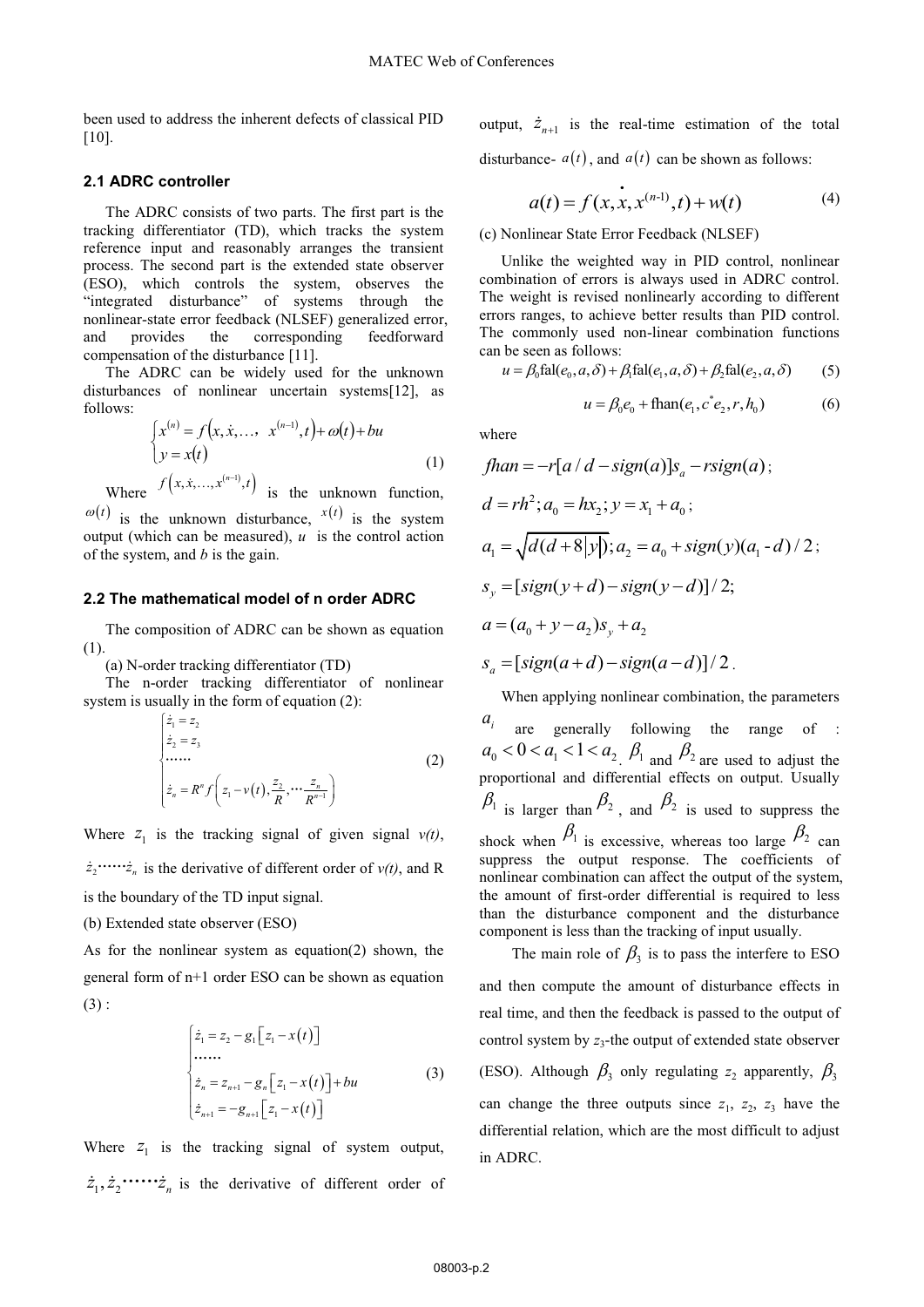#### **2.3 The discrete of ADRC**

The discrete equations of 2-order ADRC algorithmtracking differentiator (TD), extended state observer (ESO) and nonlinear-state error feedback (NLSEF) are shown as follows:

(a) 2-order TD discrete algorithm:

$$
\begin{cases} v_1(k+1) = v_1(k) + hv_2(k) \\ v_2(k+1) = v_2(k) + hfhan(v_1 - v_0, v_2, r, h) \end{cases}
$$
 (7)

(b) 3-order ESO discrete algorithm:

$$
\begin{cases}\ne = z_1(k) - y(k) \\
z_1(k+1) = z_1(k) + h(z_2(k) - \beta_1 e) \\
z_2(k+1) = z_2(k) + h[z_3(k) - \beta_2 fal(e, a_1, \delta) + bu(k)] \\
z_3(k+1) = z_3(k) - h\beta_3 fal(e_1, a_2, \delta)\n\end{cases}
$$
\n(8)

(c) NLSEF discrete algorithm

$$
\begin{cases}\ne_1 = v_1(k) - z_1(k) \\
e_2 = v_2(k) - z_2(k) \\
u_0 = \beta_1 fal(e_1, a_1, \delta) + \beta_2 fal(e_2, a_2, \delta) \\
u(k) = u_0 - \frac{z_3(k)}{b}\n\end{cases}
$$
\n(9)

Where h is the sampling period. This will be used for experiments.

# **3 The simulation of motor controlled system based on ADRC**

The simulation model of PMBLDCM servo control system based on ADRC is established using the SimPower System Toolbox in Matlab-Simulink environment. 2-order ADRC control model includes tracking differentiator (TD), extended state observer (ESO) and nonlinear-state error feedback (NLSEF). Then ADRC control algorithm combined with BLDC motor and inverter are realized in Simulink to build a completely motor control system [13]. The control system diagram of BLDCM is shown in figure 1, and Simulink model of BLDCM is shown in figure 2.



**Fig.1** The control system diagram of BLDCM



**Fig2.** The simulation of BLDCM in Simulink

ADRC is the controller in this model, its inputs, refers to the system set speed  $v = 1500$  and the y is the speed output of PMBLDCM; u is the output regulating by PWM duty cycle. The encoder is responsible for detecting the rotor position. The rotation angle of motor rotor can be judged through the signal changes of Hall sensor when rotor rotates.

#### **3.1 Tracking differentiator (TD)**

Tracking differentiator is mainly to soften the control signal. The parameter  $r$  can be determined, based on the requirements of the actual application transition process. If  $v_1$ , the output signal of TD, can accurately track the input signal  $\nu$ , then the TD parameter is appropriate. The larger  $r$  is, the shorter the process that  $v_1$  reaches the input signal  $\nu$ , but the controlled object may not be able to achieve the default value in a short time. As for PWM speed-controlling motor, the tracking differentiator should be obtained the maximum rising speed corresponding to the maximum value of  $v_2$  when the PWM duty cycle of motor is 80%.

In order to achieve "Fast and optimal control", the second-order equation of ADRC control algorithm can be shown as:

$$
\begin{cases} \dot{v}_1 = v_2 \\ \dot{v}_2 = -r \operatorname{sgn}(v_1 - v(t) + v_2 |v_2|/(2r)) \end{cases}
$$
 (10)

Where r determines the tracking speed, it can be verified according to the model building in Simulink. The system input is r, setting speed is v and outputs are y1 and y2. Refers to first order and second-order of the trace output respectively, the mathematical model is shown as figure 3:



**Fig.3** The mathematical model of TD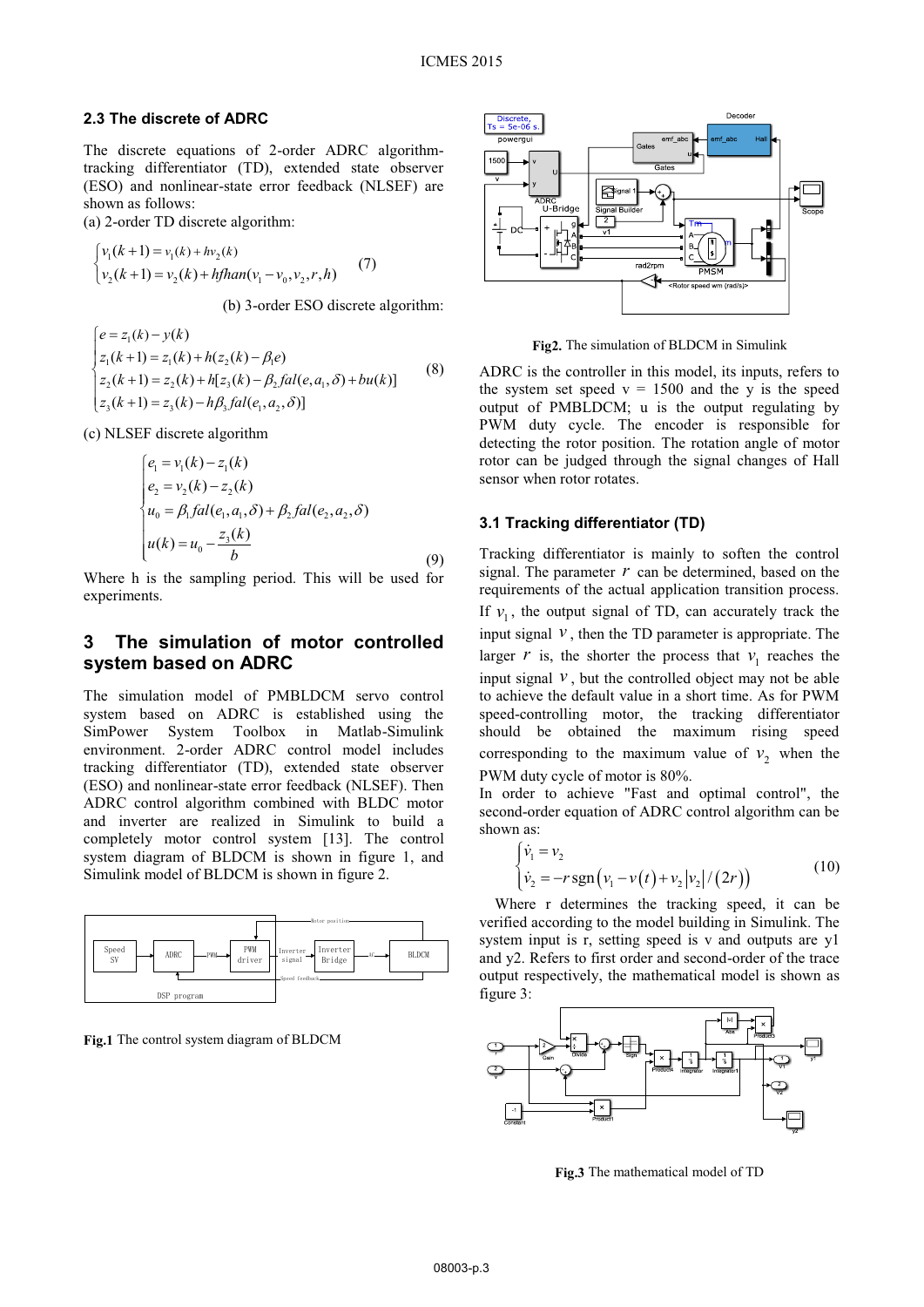Tracking differential effect can be different with different r as figure 4, with consistent the scope parameter, the figure 4(a)  $r = 2000$ , the input  $v = 1500$ and figure 4(b)  $r = 5000$ , the input  $v = 1500$ . The results indicate: parameter r impacts the tracking speed and maximum second-order derivative, the greater  $r$  is, the faster tracking speed is, and draw a large differential value, the smaller r is, the slower tracking speed and the smaller differential value is.



(b) r=5000

**Fig.4** Tracking differential effect with different r

It can also be seen that tracking differential module only affects the first order and second-order error of the transition process, and it will no longer work after the transition process.

#### **3.2 Extended state observer (ESO)**

The tuning of ESO is firstly used to ensure that z1 can trace output y precisely, then adjust the parameter of disturbance estimation. Disturbance estimated gain b is passed to the differential of output feedback; accordingly the tracking of the output feedback will be affected, so that repeatedly adjusting is needed to achieve parameters co-ordination.

Disturbance estimation mainly depends on  $\beta_3$ , the greater  $\beta_3$  is, the violent reaction of the disturbance will cause rapid oscillation as to system output, thus the load characteristics is considered when choosing  $\beta_3$ . Parameter b reflects the speed of system eliminating static error, and the smaller b is the faster elimination of static error. However, it can also cause the system oscillation, and the appropriate parameters need repeatedly adjust.

The equation of second-order ESO can be shown below:

$$
\begin{cases}\n e = z_1 - y \\
 \dot{z}_1 = z_2 - \beta_{01} e \\
 \dot{z}_2 = z_3 - \beta_{02} e + bu \\
 \dot{z}_3 = -\beta_{03} e\n\end{cases}
$$
\n(11)

The simulink model is established in accordance with the equation and shown in Figure 5 :



**Fig.5** Simulink model of ESO

z1 is mainly debugged to trace the changes of output y in ESO, the second-order differential of output feedback z2 and the internal and the external disturbance of system z3 are calculated by u and y. z3 can good estimate "the action in real time" of system disturbances.

#### **3.3 Anti-interference simulation of ADRC**

ADRC of speed loop is firstly used to track the differential input settings, getting default the speed tracking value v1 and the second-order derivative value v2, then gives the observer of controller status feedback of the motor speed and controlling output, and then the current output tracking z1, z2 and differential perturbation component z3 are calculated. In the NLSEF, z1 and v1are compared, and the differential z2 and the differential input z2 are compared accordingly to the error e1 and e2, and the output of controller is calculated. Through the nonlinear combination e1, e2 and z3, a closed-loop control system is realized [14]. The algorithm diagram is shown in figure 6:



**Fig.6** Algorithm block diagram of ADRC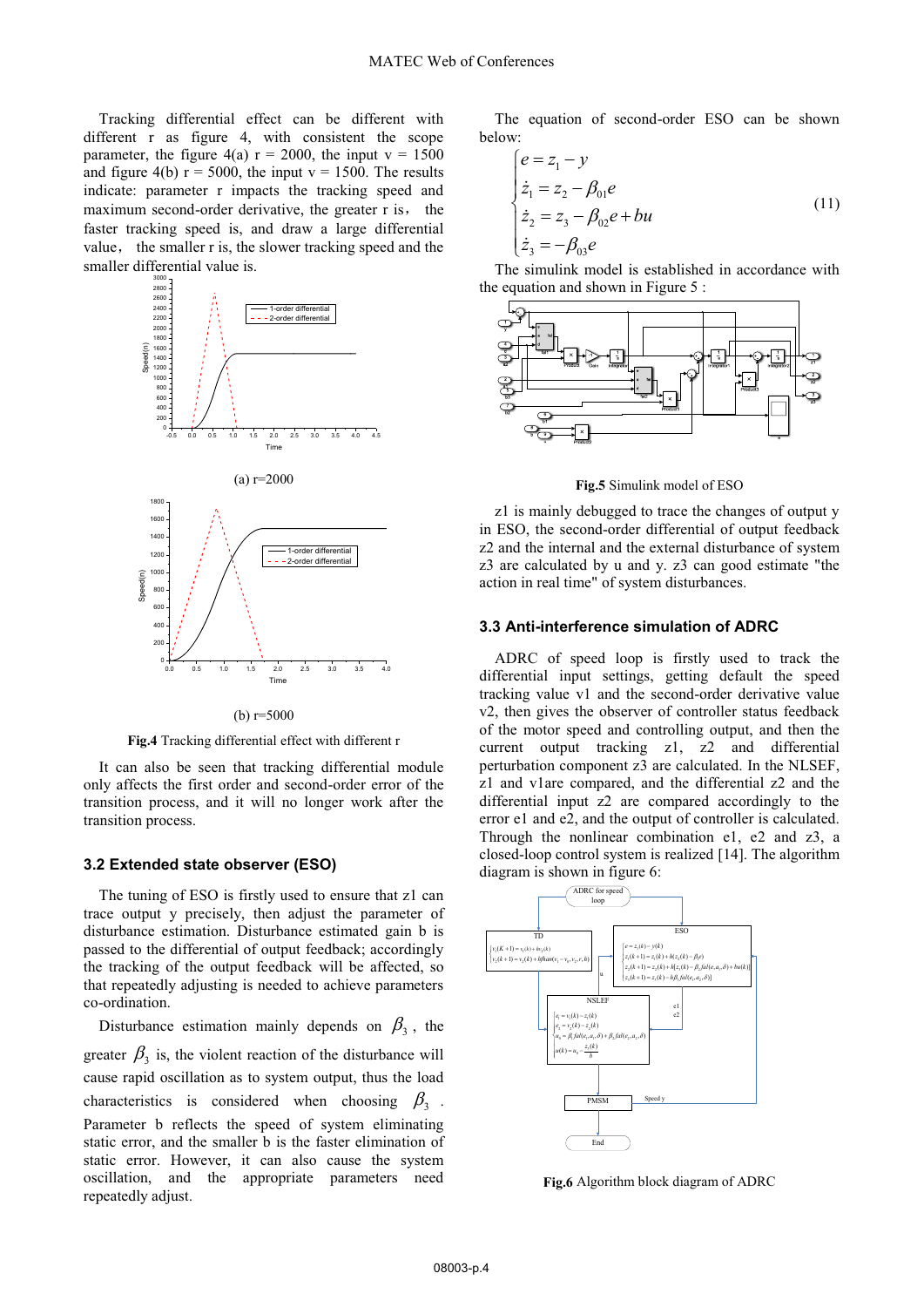The ADRC diagram in Simulink is shown in Figure7. The system parameters are as follows:

The step of system:  $h = 5e^{-6}$ Tracking differentiator (TD):  $r = 5000$ Extended state observer (ESO):  $\cos{ob}1 = 2000; \cos{ob}2 = 1000; \cos{ob}3 = 200; b = 10$  $esoa1 = 0.5$ ;  $esoa2 = 0.25$ :  $d = 0.01$ ; Nonlinear-state error feedback (NLSEF):  $ctrl = 0.6$ ;  $d\tau a2 = 0.4$ ;  $d\tau b1 = 50$ ;  $d\tau b2 = 2$ ;  $d = 0.01$ 



**Fig.7** The simulation diagram of ADRC in Simulink

The starting torque of motor is 2NM and then adding interference torque 2NB at 2s, the motor speed response is shown in figure 8:



**Fig.8** Speed and torque graph of PMBLDCM

In order to testify the anti-disturbance capability of the system, a square wave (torque  $=4NM$ , width = 1) interference is added at  $t = 2s$ , the reaction of system is shown in figure 9. As it can be seen in the figure above, the response of control system is very fast. In the case that the motor speed is in the disturbance, load torque does not vibrate a lot when increasing from 2NM to 4NM. Observing perturbations details after enlarging can be seen in Figure 9: the disturbance is eliminated when  $t =$ 3s, it is clear that the motor speed quickly becomes stabilized, from when the load torque is 4NM and speed error is about 10rpm to when the load is 2NM and speed error is about 2rpm (1501-1502). The output of motor speed fluctuates a lot when the torque is large, but it can

remain stable, the speed fluctuation will quickly become smaller after the torque becomes smaller.



**Fig.9** Disturbance on the system speed graph

Through the analysis of the model we can know, TD and ESO can ensure the ability of tracking the input v and output y respectively, and by adjusting the nonlinear-state error feedback (NLSEF), the output will match the controlled object, and finally further to optimize each parameters of ESO to get a better control effect. Nonlinear-state error feedback (NLSEF) is directly related to the amount of output control, it has a great impact on the output waveform, such as the PWM control, inappropriate nonlinear-state error feedback (NLSEF) parameter settings can easily result in the controlling value of output being not less than 0 or greater than the amount 100, losing the ability to control speed, while controlling amount will repeatedly vibrate between 0 and 100. The tuning process of Active disturbance rejection control (ADRC) control is complicated than PID, but in the case of interference, the control effects is much better than PID.

### **4 Experiment**

TI TMS320F28335 DSP is adopted as the hardware platform for signal processing and control. The inverter adopts the type of driver chip and MOSFET, and the motor is powered by 24V. The main circuit topology of motor control is shown in figure 10.



Fig. 10. The main circuit topology of motor control

The control signal output of inverter bridge, which originated from the ePWM interface of TMS320F28335 DSP to the driver chip, generates gate turn-on signals to drive the MOSFET inverter bridge. The driver chips are integrated isolation IR2136. The experiment system is shown in figure 11.